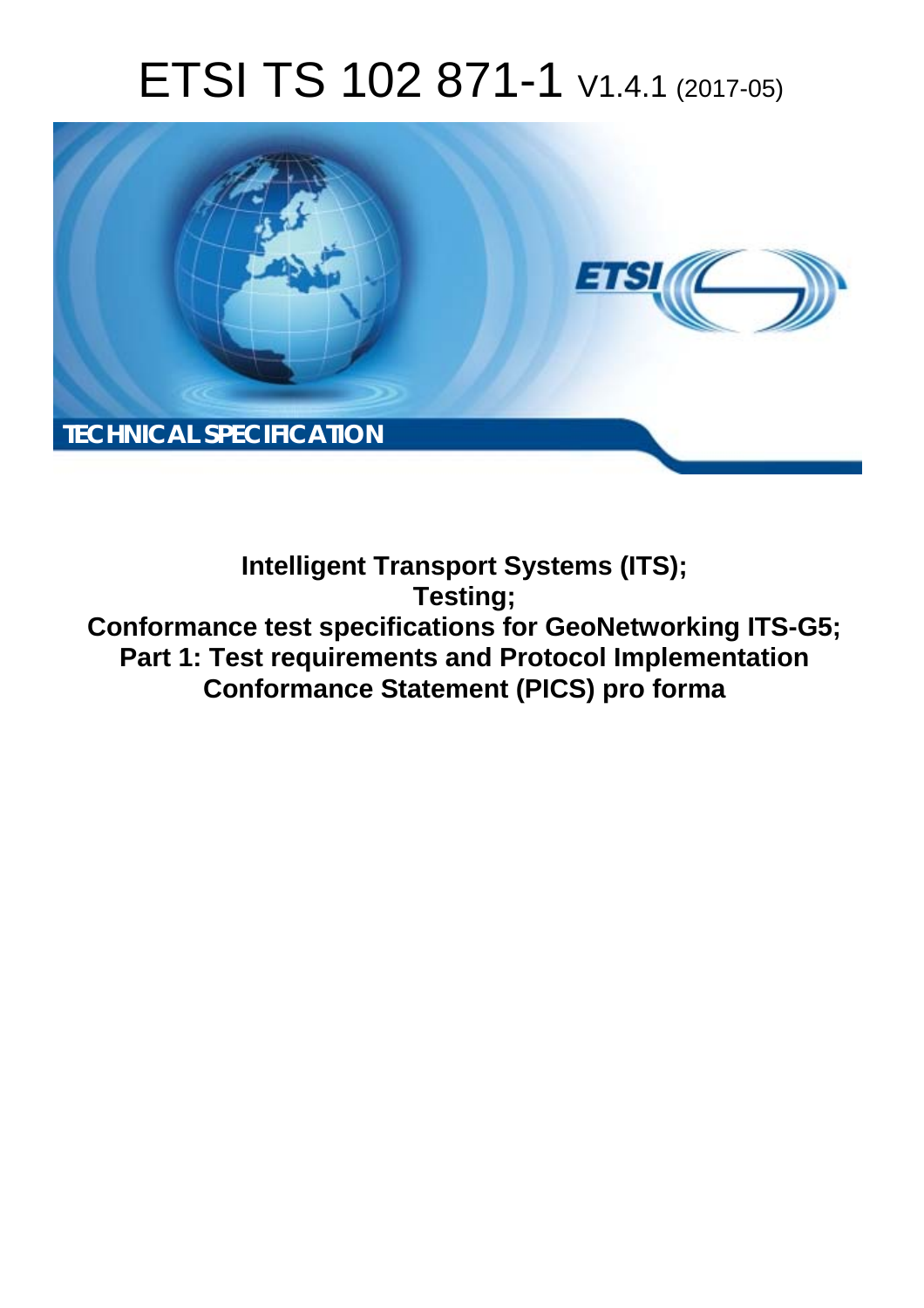Reference RTS/ITS-00352

Keywords

ITS, network, PICS, testing

#### *ETSI*

#### 650 Route des Lucioles F-06921 Sophia Antipolis Cedex - FRANCE

Tel.: +33 4 92 94 42 00 Fax: +33 4 93 65 47 16

Siret N° 348 623 562 00017 - NAF 742 C Association à but non lucratif enregistrée à la Sous-Préfecture de Grasse (06) N° 7803/88

#### *Important notice*

The present document can be downloaded from: <http://www.etsi.org/standards-search>

The present document may be made available in electronic versions and/or in print. The content of any electronic and/or print versions of the present document shall not be modified without the prior written authorization of ETSI. In case of any existing or perceived difference in contents between such versions and/or in print, the only prevailing document is the print of the Portable Document Format (PDF) version kept on a specific network drive within ETSI Secretariat.

Users of the present document should be aware that the document may be subject to revision or change of status. Information on the current status of this and other ETSI documents is available at <https://portal.etsi.org/TB/ETSIDeliverableStatus.aspx>

If you find errors in the present document, please send your comment to one of the following services: <https://portal.etsi.org/People/CommiteeSupportStaff.aspx>

#### *Copyright Notification*

No part may be reproduced or utilized in any form or by any means, electronic or mechanical, including photocopying and microfilm except as authorized by written permission of ETSI.

The content of the PDF version shall not be modified without the written authorization of ETSI. The copyright and the foregoing restriction extend to reproduction in all media.

> © European Telecommunications Standards Institute 2017. All rights reserved.

**DECT**TM, **PLUGTESTS**TM, **UMTS**TM and the ETSI logo are Trade Marks of ETSI registered for the benefit of its Members. **3GPP**TM and **LTE**™ are Trade Marks of ETSI registered for the benefit of its Members and of the 3GPP Organizational Partners.

**oneM2M** logo is protected for the benefit of its Members

**GSM**® and the GSM logo are Trade Marks registered and owned by the GSM Association.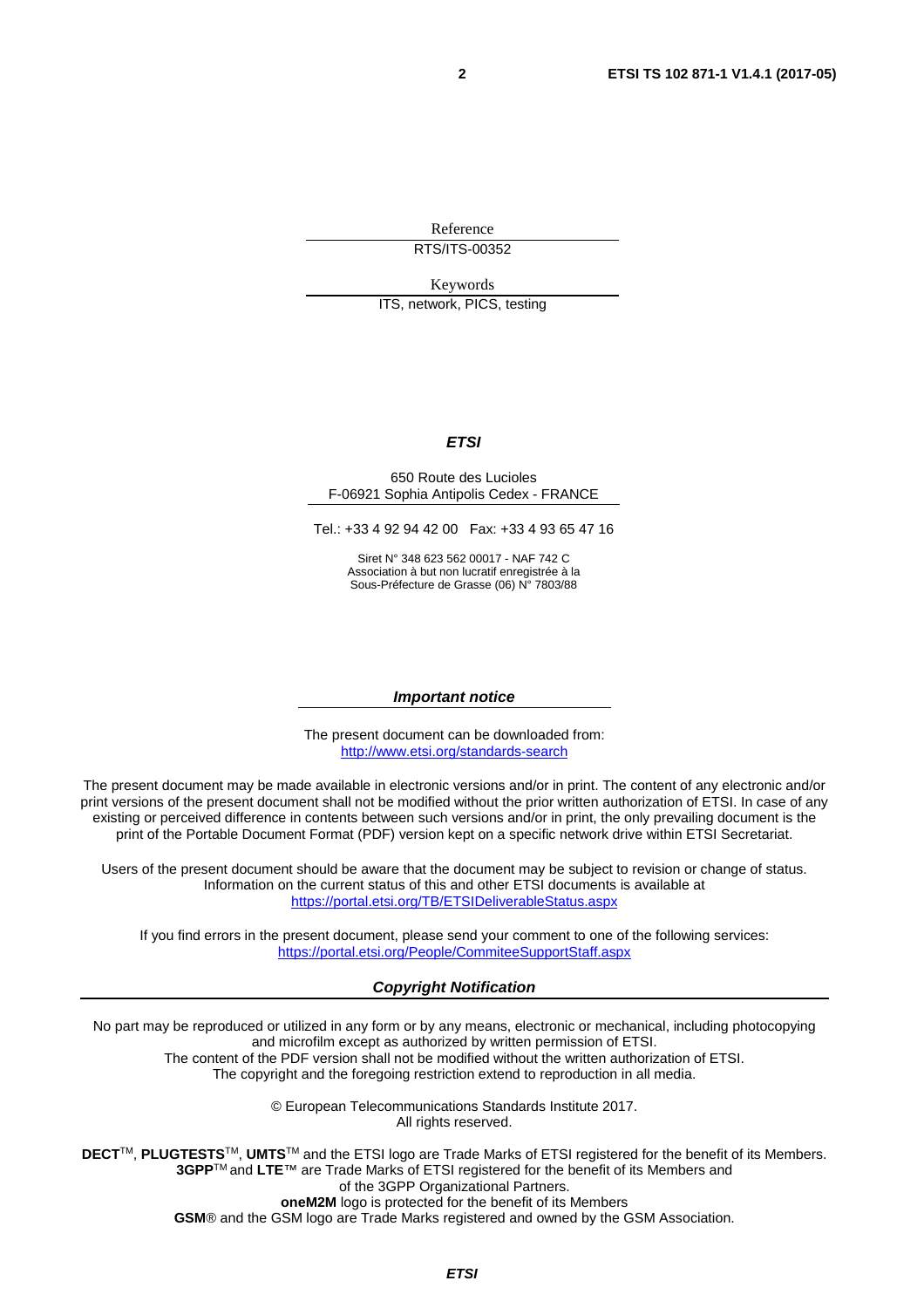## Contents

| 1                                                       |                             |  |
|---------------------------------------------------------|-----------------------------|--|
| 2<br>2.1<br>2.2                                         |                             |  |
| 3<br>3.1<br>3.2                                         |                             |  |
| 4                                                       |                             |  |
| 5                                                       |                             |  |
|                                                         | <b>Annex A (normative):</b> |  |
| A.1                                                     |                             |  |
| A.2<br>A.2.1<br>A.2.2<br>A.2.3<br>A.3<br>A.3.1<br>A.3.2 |                             |  |
| A.3.3<br>A.3.4<br>A.3.5<br>A.3.6<br>A.3.7               |                             |  |
| A.4                                                     |                             |  |
| A.5                                                     |                             |  |
| A.6<br>A.6.1<br>A.6.2<br>A.6.2.1<br>A.6.2.2<br>A.6.2.3  |                             |  |
|                                                         |                             |  |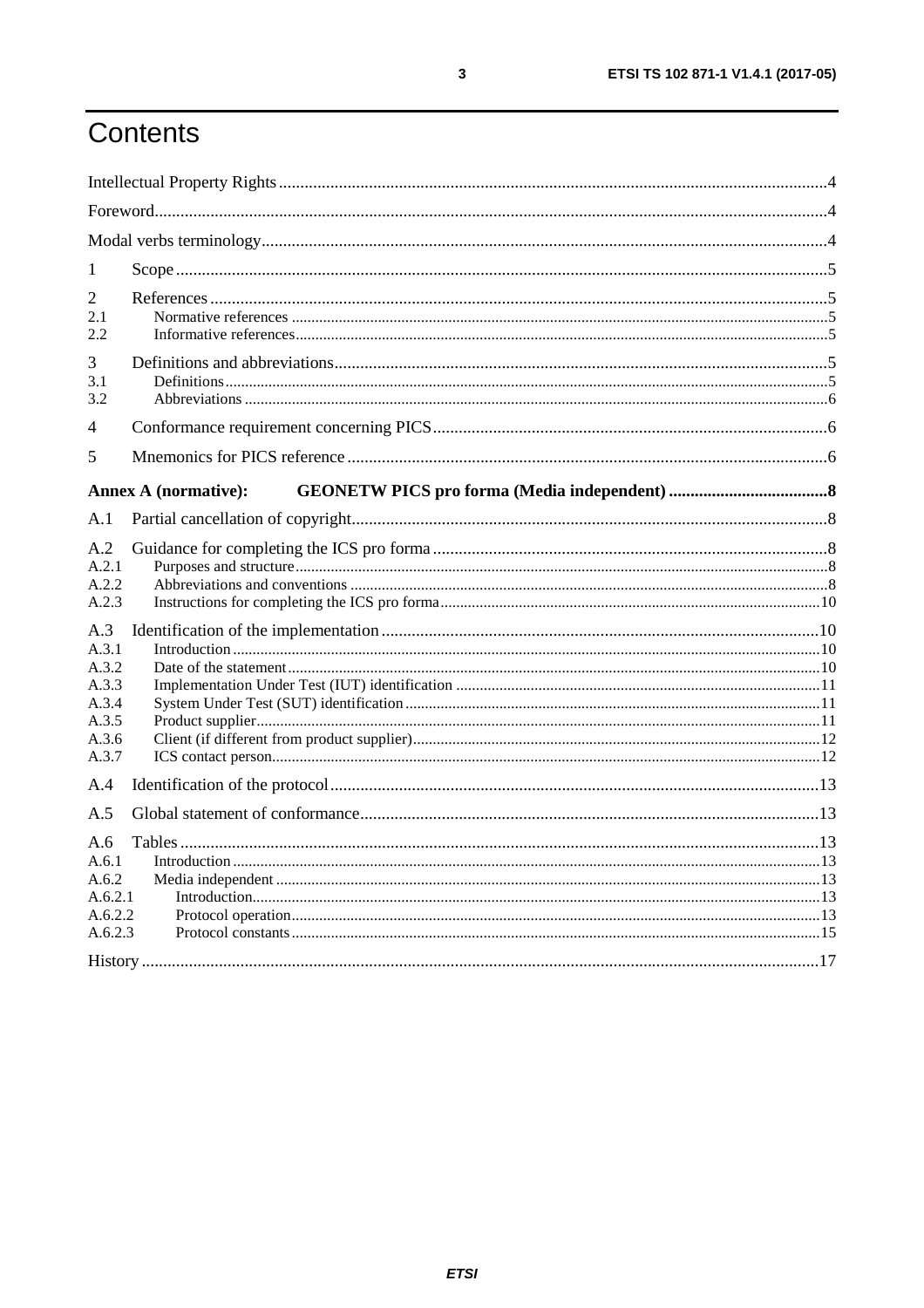## <span id="page-3-0"></span>Intellectual Property Rights

IPRs essential or potentially essential to the present document may have been declared to ETSI. The information pertaining to these essential IPRs, if any, is publicly available for **ETSI members and non-members**, and can be found in ETSI SR 000 314: *"Intellectual Property Rights (IPRs); Essential, or potentially Essential, IPRs notified to ETSI in respect of ETSI standards"*, which is available from the ETSI Secretariat. Latest updates are available on the ETSI Web server (<https://ipr.etsi.org/>).

Pursuant to the ETSI IPR Policy, no investigation, including IPR searches, has been carried out by ETSI. No guarantee can be given as to the existence of other IPRs not referenced in ETSI SR 000 314 (or the updates on the ETSI Web server) which are, or may be, or may become, essential to the present document.

### Foreword

This Technical Specification (TS) has been produced by ETSI Technical Committee Intelligent Transport Systems (ITS).

The present document is part 1 of a multi-part deliverable covering Conformance test specifications for Geonetworking ITS-G5 as identified below:

#### **Part 1: "Test requirements and Protocol Implementation Conformance Statement (PICS) pro forma";**

- Part 2: "Test Suite Structure and Test Purposes (TSS & TP)";
- Part 3: "Abstract Test Suite (ATS) and Protocol Implementation eXtra Information for Testing (PIXIT)".

### Modal verbs terminology

In the present document "**shall**", "**shall not**", "**should**", "**should not**", "**may**", "**need not**", "**will**", "**will not**", "**can**" and "**cannot**" are to be interpreted as described in clause 3.2 of the [ETSI Drafting Rules](https://portal.etsi.org/Services/editHelp!/Howtostart/ETSIDraftingRules.aspx) (Verbal forms for the expression of provisions).

"**must**" and "**must not**" are **NOT** allowed in ETSI deliverables except when used in direct citation.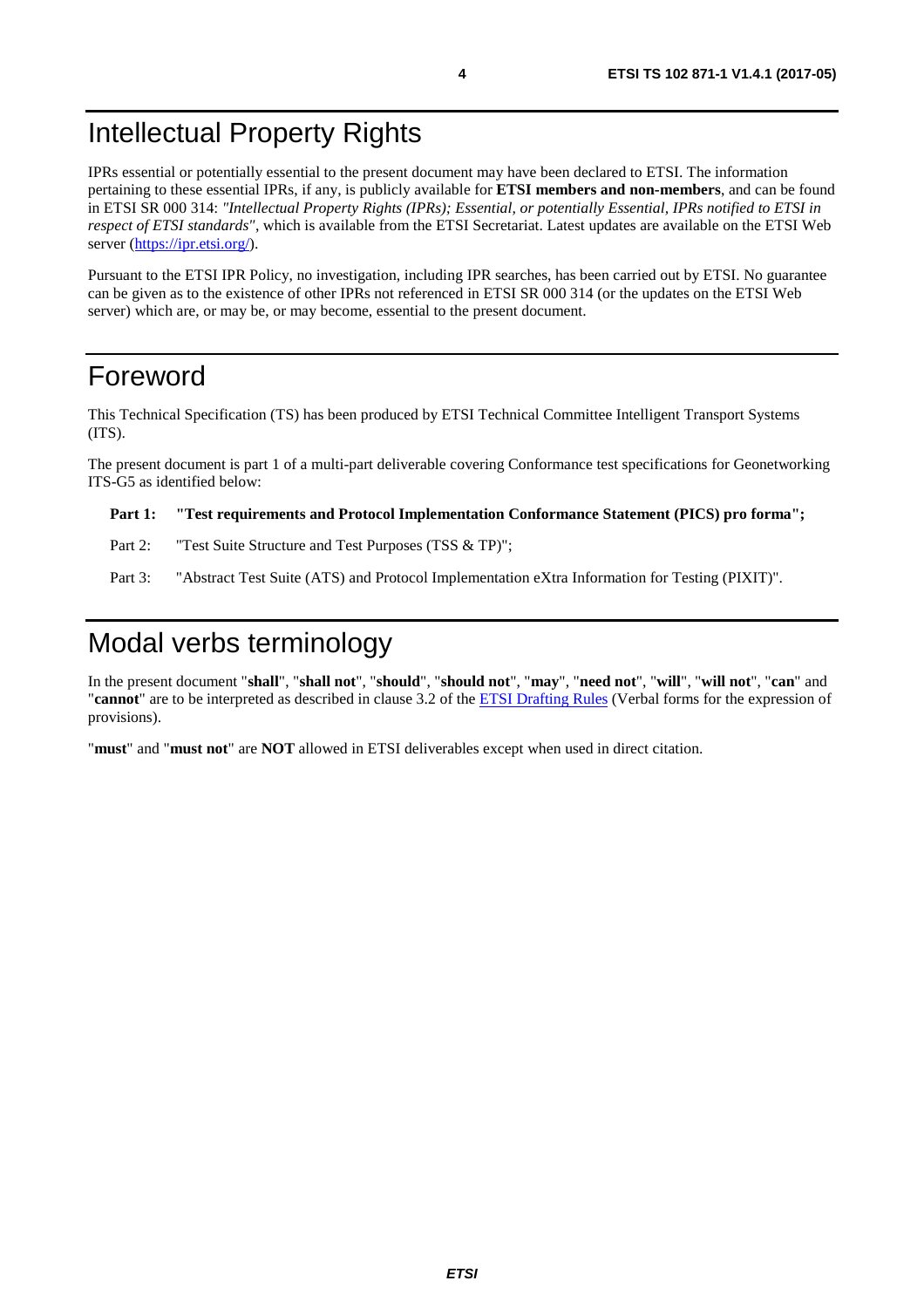### <span id="page-4-0"></span>1 Scope

The present document provides the Protocol Implementation Conformance Statement (PICS) pro forma for Conformance test specifications for Geonetworking ITS-G5 as defined in ETSI EN 302 636-4-1 [1] in compliance with the relevant requirements and in accordance with the relevant guidance given in ISO/IEC 9646-7 [i.2].

## 2 References

### 2.1 Normative references

References are either specific (identified by date of publication and/or edition number or version number) or non-specific. For specific references, only the cited version applies. For non-specific references, the latest version of the referenced document (including any amendments) applies.

Referenced documents which are not found to be publicly available in the expected location might be found at <https://docbox.etsi.org/Reference/>.

NOTE: While any hyperlinks included in this clause were valid at the time of publication, ETSI cannot guarantee their long term validity.

The following referenced documents are necessary for the application of the present document.

[1] ETSI EN 302 636-4-1 (V1.2.1): "Intelligent Transport Systems (ITS); Vehicular Communications; GeoNetworking; Part 4: Geographical addressing and forwarding for point-to-point and point-tomultipoint communications; Sub-part 1: Media-Independent Functionality".

### 2.2 Informative references

References are either specific (identified by date of publication and/or edition number or version number) or non-specific. For specific references, only the cited version applies. For non-specific references, the latest version of the referenced document (including any amendments) applies.

NOTE: While any hyperlinks included in this clause were valid at the time of publication, ETSI cannot guarantee their long term validity.

The following referenced documents are not necessary for the application of the present document but they assist the user with regard to a particular subject area.

- [i.1] ISO/IEC 9646-1 (1994): "Information technology Open Systems Interconnection Conformance testing methodology and framework - Part 1: General concepts".
- [i.2] ISO/IEC 9646-7 (1995): "Information technology Open Systems Interconnection Conformance testing methodology and framework - Part 7: Implementation Conformance Statements".

## 3 Definitions and abbreviations

### 3.1 Definitions

For the purposes of the present document, the terms and definitions given in ETSI EN 302 636-4-1 [1], ISO/IEC 9646-1 [i.1] and ISO/IEC 9646-7 [i.2] apply.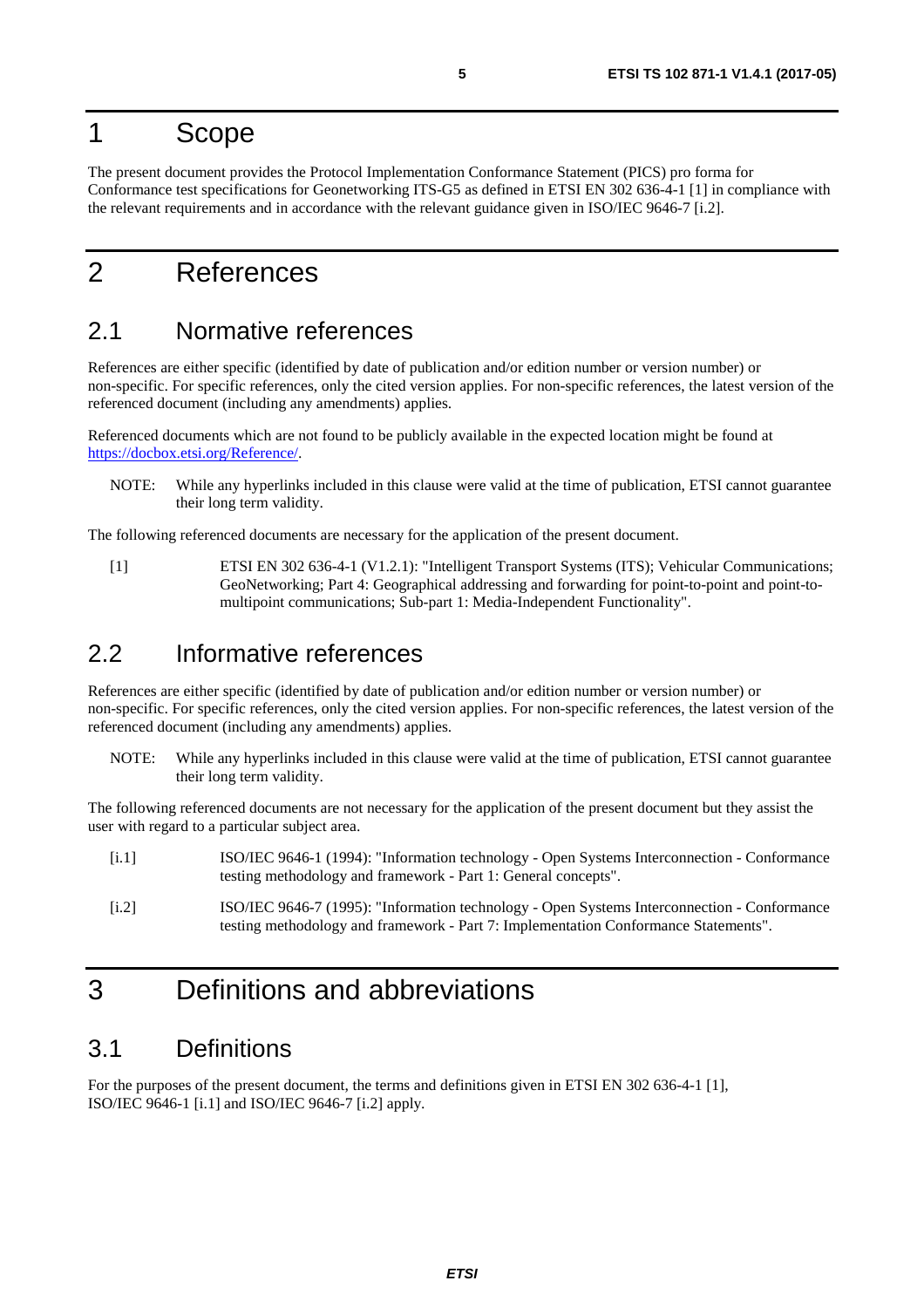### <span id="page-5-0"></span>3.2 Abbreviations

For the purposes of the present document, the following abbreviations apply:

| CBF<br><b>GAC</b><br><b>GBC</b><br><b>GUC</b><br><b>ICS</b><br><b>TTS</b><br>$ITS-G5$ | Contention-Based Forwarding<br>Geographically-Scoped Anycast<br>Geographically-Scoped Broadcast<br>Geo Unicast<br><b>Implementation Conformance Statement</b><br><b>Intelligent Transportation Systems</b><br>5 GHz wireless communication |
|---------------------------------------------------------------------------------------|--------------------------------------------------------------------------------------------------------------------------------------------------------------------------------------------------------------------------------------------|
|                                                                                       |                                                                                                                                                                                                                                            |
| <b>IUT</b>                                                                            | <b>Implementation Under Test</b>                                                                                                                                                                                                           |
| LS                                                                                    | Location Service                                                                                                                                                                                                                           |
| <b>PDU</b>                                                                            | Protocol Data Unit                                                                                                                                                                                                                         |
| <b>PICS</b>                                                                           | <b>Protocol Implementation Conformance Statement</b>                                                                                                                                                                                       |
| <b>SHB</b>                                                                            | Single Hop Broadcast                                                                                                                                                                                                                       |
| <b>SUT</b>                                                                            | <b>System Under Test</b>                                                                                                                                                                                                                   |
| <b>ТС</b>                                                                             | <b>Test Case</b>                                                                                                                                                                                                                           |
| <b>TSB</b>                                                                            | <b>Topology Scoped Broadcast</b>                                                                                                                                                                                                           |

## 4 Conformance requirement concerning PICS

If it claims to conform to the present document, the actual PICS pro forma to be filled in by a supplier shall be technically equivalent to the text of the PICS pro forma given in annex A, and shall preserve the numbering, naming and ordering of the pro forma items.

An ICS which conforms to the present document shall be a conforming PICS pro forma completed in accordance with the instructions for completion given in clause A.2.

## 5 Mnemonics for PICS reference

To avoid an update of all related documents when the PICS document is changed, table 1 introduces mnemonic names and the correspondence with the PICS item number.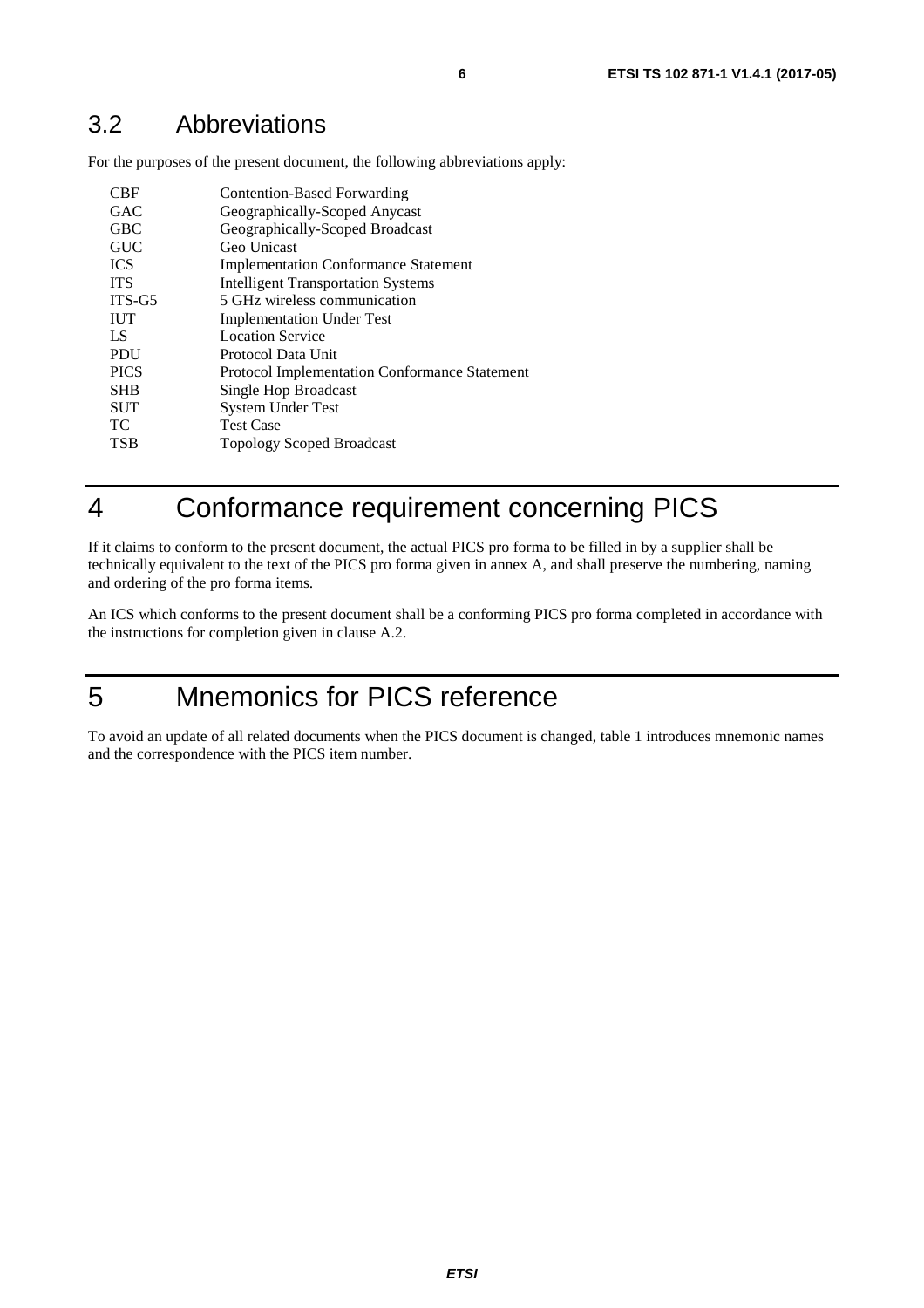| Table 1: Mnemonics for PICS reference |  |  |  |
|---------------------------------------|--|--|--|
|---------------------------------------|--|--|--|

| <b>Mnemonic</b>                             | <b>PICS item</b> |
|---------------------------------------------|------------------|
| PICS_GN_LOCAL_GN_ADDR                       | A.16/1           |
| PICS GN LOCAL ADDR CONF METHOD              | A.16/2           |
| PICS_GN_IS_MOBILE                           | A.16/4           |
| PICS_GN_MINIMUM_UPDATE_FREQUENCY_LPV        | A.16/6           |
| PICS_GN_MAX_SDU_SIZE                        | A.16/8           |
| PICS_GN_MAX_GN_HEADER_SIZE                  | A.16/9           |
| PICS GN LIFETIME LOC TE                     | A.16/10          |
| PICS GN SECURITY                            | A.16/11          |
| PICS GN LOCATION SERVICE MAX RETRANS        | A.16/13          |
| PICS_GN_LOCATION_SERVICE_RETRANSMIT_TIMER   | A.16/14          |
| PICS_GN_LOCATION_SERVICE_PACKET_BUFFER_SIZE | A.16/15          |
| PICS_GN_BEACON_SERVICE_RETRANSMIT_TIMER     | A.16/16          |
| PICS GN BEACON SERVICE MAX JITTER           | A.16/17          |
| PICS_GN_DEFAULT_HOP_LIMIT                   | A.16/18          |
| PICS_GN_MAX_PACKET_LIFETIME                 | A.16/20          |
| PICS GN MAX GEO AREA SIZE                   | A.16/24          |
| PICS_GN_MIN_PACKET_REPETITION_INTERVAL      | A.16/25          |
| PICS_GN_NON_AREA_FORWARDING_ALGORITHM       | A.16/26          |
| PICS_GN_AREA_FORWARDING_ALGORITHM           | A.16/27          |
| PICS GN CBF MIN TIME                        | A.16/28          |
| PICS GN CBF MAX_TIME                        | A.16/29          |
| PICS_GN_DEFAULT_MAX_COMMUNICATION_RANGE     | A.16/30          |
| PICS GN UC FORWARDING PACKET BUFFER SIZE    | A.16/32          |
| PICS GN BC FORWARDING PACKET BUFFER SIZE    | A.16/33          |
| PICS_GN_BEACON_SRC                          | A.8/1            |
| PICS_GN_BEACON_DST                          | A.8/2            |
| PICS GUC                                    | A.7/7            |
| PICS GN GUC SRC                             | A.11/1           |
| PICS GN GUC DST                             | A.11/3           |
| PICS_GN_GUC_FWD                             | A.11/2           |
| PICS_GBC                                    | A.7/10           |
| PICS_GN_GBC_SRC                             | A.14/1           |
| PICS_GN_GBC_DST                             | A.14/2           |
| PICS GN GBC FWD                             | A.14/2           |
| PICS_GAC                                    | A.7/11           |
| PICS GN GAC SRC                             | A.15/1           |
| PICS GN GAC DST                             | A.15/2           |
| PICS_GN_GAC_FWD                             | A.15/2           |
| PICS_SHB                                    | A.7/9            |
| PICS GN SHB SRC                             | A.13/1           |
| PICS_GN_SHB_DST                             | A.13/2           |
| <b>PICS TSB</b>                             | A.7/8            |
| PICS_GN_TSB_SRC                             | A.12/1           |
| PICS GN TSB DST                             | A.12/2           |
| PICS_GN_TSB_FWD                             | A.12/2           |
| PICS_GN_LS_REQ_SRC                          | A.10/1           |
| PICS_GN_LS_REQ_RETRANSMISSION               | A.10/2           |
| PICS_GN_LS_REQ_DST                          | A.9/3            |
| PICS_GN_LS_REP_DST                          | A.10/3           |
| PICS GN LS FWD                              | A.9/2            |
| PICS_GN_ADDR_AUTO                           | A.4/1            |
| PICS GN ADDR MANAGED                        | A.4/2            |
| PICS GN ADDR ANONYMOUS                      | A.4/3            |
| PICS_GN_DAD                                 | A.4/4            |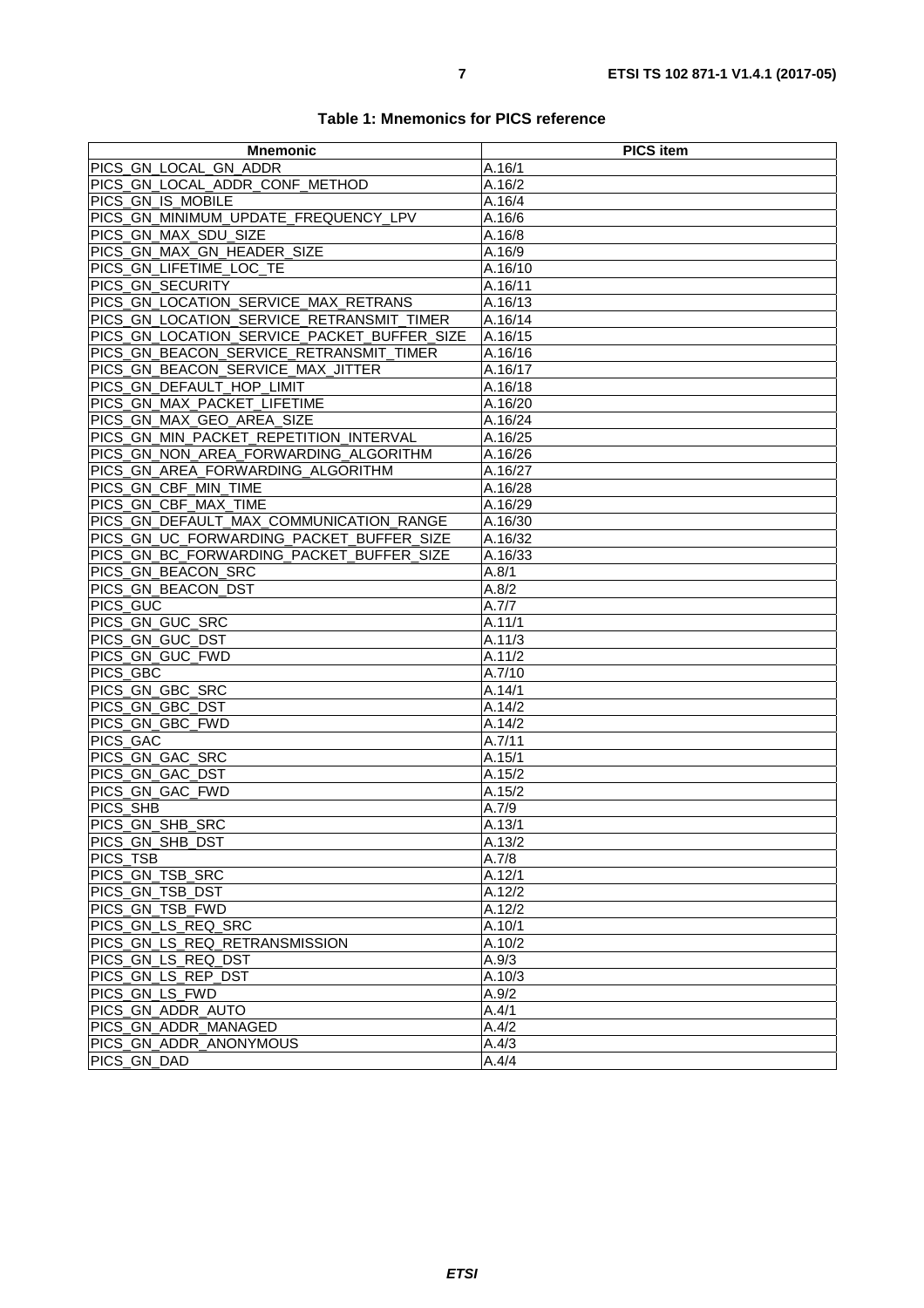## <span id="page-7-0"></span>Annex A (normative): GEONETW PICS pro forma (Media independent)

## A.1 Partial cancellation of copyright

Notwithstanding the provisions of the copyright clause related to the text of the present document, ETSI grants that users of the present document may freely reproduce the GEONETW PICS pro forma in this annex so that it can be used for its intended purposes and may further publish the completed GEONETW PICS.

## A.2 Guidance for completing the ICS pro forma

### A.2.1 Purposes and structure

The purpose of this PICS pro forma is to provide a mechanism whereby a supplier of an implementation of the requirements defined in ETSI EN 302 636-4-1 [\[1](#page-4-0)] may provide information about the implementation in a standardized manner.

The PICS pro forma is subdivided into clauses for the following categories of information:

- guidance for completing the ICS pro forma;
- identification of the implementation;
- identification of the ETSI EN 302 636-4-1 [\[1](#page-4-0)];
- global statement of conformance;
- PICS pro forma tables.

## A.2.2 Abbreviations and conventions

The ICS pro forma contained in this annex is comprised of information in tabular form in accordance with the guidelines presented in ISO/IEC 9646-7 [[i.2](#page-4-0)].

#### Item column

The item column contains a number which identifies the item in the table.

#### Item description column

The item description column describes in free text each respective item (e.g. parameters, timers, etc.). It implicitly means "is <item description> supported by the implementation?".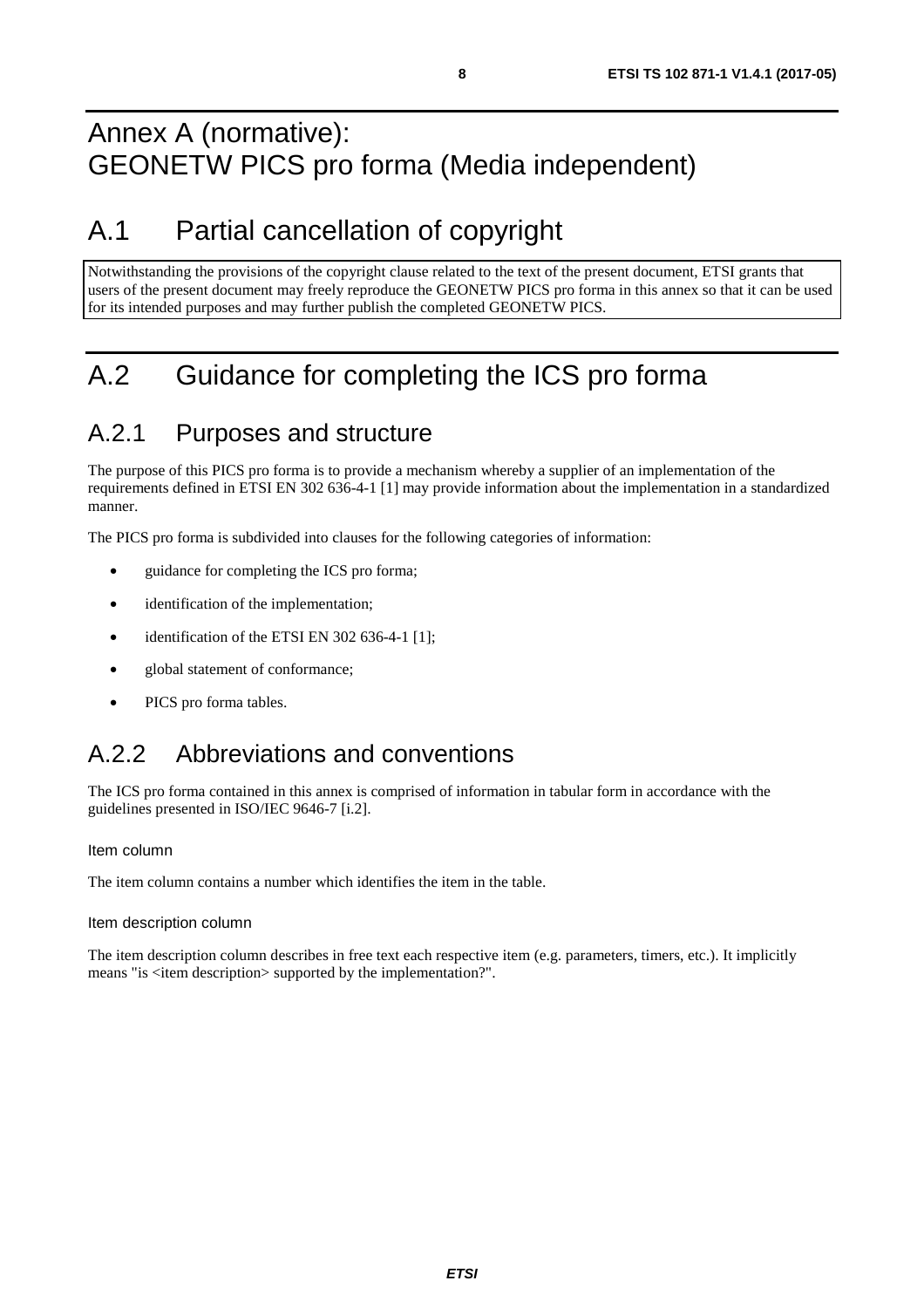#### Status column

The following notations, defined in ISO/IEC 9646-7 [\[i.2\]](#page-4-0), are used for the status column:

| m            | mandatory - the capability is required to be supported.                                                                                                                                                                                                               |
|--------------|-----------------------------------------------------------------------------------------------------------------------------------------------------------------------------------------------------------------------------------------------------------------------|
| $\Omega$     | optional - the capability may be supported or not.                                                                                                                                                                                                                    |
| n/a          | not applicable - in the given context, it is impossible to use the capability.                                                                                                                                                                                        |
| $\mathbf{X}$ | prohibited (excluded) - there is a requirement not to use this capability in the given context.                                                                                                                                                                       |
| $0.\dot{1}$  | qualified optional - for mutually exclusive or selectable options from a set. "i" is an integer which<br>identifies an unique group of related optional items and the logic of their selection which is<br>defined immediately following the table.                   |
| c.i          | conditional - the requirement on the capability ("m", "o", "x" or "n/a") depends on the support of<br>other optional or conditional items. "i" is an integer identifying an unique conditional status<br>expression which is defined immediately following the table. |
| $\mathbf{i}$ | irrelevant (out-of-scope) - capability outside the scope of the reference specification. No answer is<br>requested from the supplier.                                                                                                                                 |

NOTE 1: This use of "i" status is not to be confused with the suffix "i" to the "o" and "c" statuses above.

#### Reference column

The reference column makes reference to ETSI EN 302 636-4-1 [\[1](#page-4-0)], except where explicitly stated otherwise.

#### Support column

The support column shall be filled in by the supplier of the implementation. The following common notations, defined in ISO/IEC 9646-7 [[i.2\]](#page-4-0), are used for the support column:

| Y or y | supported by the implementation. |
|--------|----------------------------------|
|--------|----------------------------------|

N or n not supported by the implementation.

- $N/A$ , n/a or no answer required (allowed only if the status is n/a, directly or after evaluation of a conditional status).
- NOTE 2: As stated in ISO/IEC 9646-7 [[i.2](#page-4-0)], support for a received PDU requires the ability to parse all valid parameters of that PDU. Supporting a PDU while having no ability to parse a valid parameter is non-conformant. Support for a parameter on a PDU means that the semantics of that parameter are supported.

#### Values allowed column

The values allowed column contains the type, the list, the range, or the length of values allowed. The following notations are used:

| range of values:<br>example:                        | $\leq$ min value $>$ $\leq$ max value $>$<br>520                                                                                                                                                            |
|-----------------------------------------------------|-------------------------------------------------------------------------------------------------------------------------------------------------------------------------------------------------------------|
| list of values:<br>example:<br>example:<br>example: | $\langle \text{value1}\rangle, \langle \text{value2}\rangle, , \langle \text{valueN}\rangle$<br>2, 4, 6, 8, 9<br>$'1101'B$ , $'1011'B$ , $'1111'B$<br>'0A'H, '34'H, '2F'H                                   |
| list of named values:<br>example:                   | $\langle \text{name1}\rangle(\langle \text{val1}\rangle)$ , $\langle \text{name2}\rangle(\langle \text{val2}\rangle)$ , , $\langle \text{nameN}\rangle(\langle \text{valN}\rangle)$<br>reject(1), accept(2) |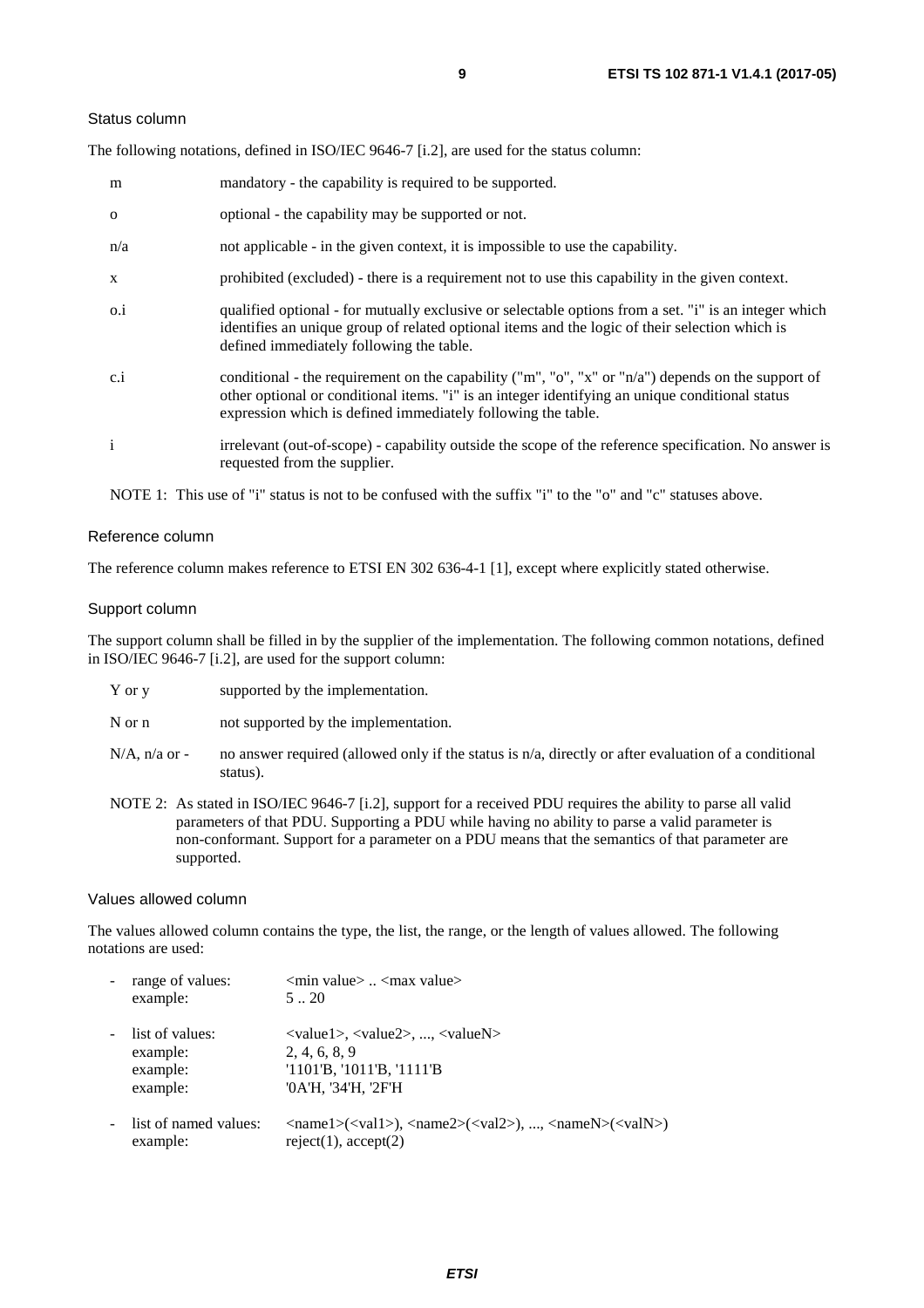<span id="page-9-0"></span>

| - length: | size $(\text{min size} > \dots < \text{max size})$ |
|-----------|----------------------------------------------------|
| example:  | size $(1 \ldots 8)$                                |

#### Values supported column

The values supported column shall be filled in by the supplier of the implementation. In this column, the values or the ranges of values supported by the implementation shall be indicated.

#### References to items

For each possible item answer (answer in the support column) within the ICS pro forma a unique reference exists, used, for example, in the conditional expressions. It is defined as the table identifier, followed by a solidus character "/", followed by the item number in the table. If there is more than one support column in a table, the columns are discriminated by letters (a, b, etc.), respectively.

- EXAMPLE 1: A.5/4 is the reference to the answer of item 4 in table 5 of annex A.
- EXAMPLE 2: A.6/3b is the reference to the second answer (i.e. in the second support column) of item 3 in table 6 of annex A.

#### Prerequisite line

A prerequisite line takes the form: Prerequisite: <predicate>.

A prerequisite line after a clause or table title indicates that the whole clause or the whole table is not required to be completed if the predicate is FALSE.

### A.2.3 Instructions for completing the ICS pro forma

The supplier of the implementation shall complete the ICS pro forma in each of the spaces provided. In particular, an explicit answer shall be entered, in each of the support or supported column boxes provided.

If necessary, the supplier may provide additional comments in space at the bottom of the tables or separately.

More detailed instructions are given at the beginning of the different clauses of the ICS pro forma.

## A.3 Identification of the implementation

### A.3.1 Introduction

Identification of the Implementation Under Test (IUT) and the system in which it resides (the System Under Test (SUT)) shall be filled in so as to provide as much detail as possible regarding version numbers and configuration options.

The product supplier information and client information shall both be filled in if they are different.

A person who can answer queries regarding information supplied in the ICS shall be named as the contact person.

## A.3.2 Date of the statement

...............................................................................................................................................................................................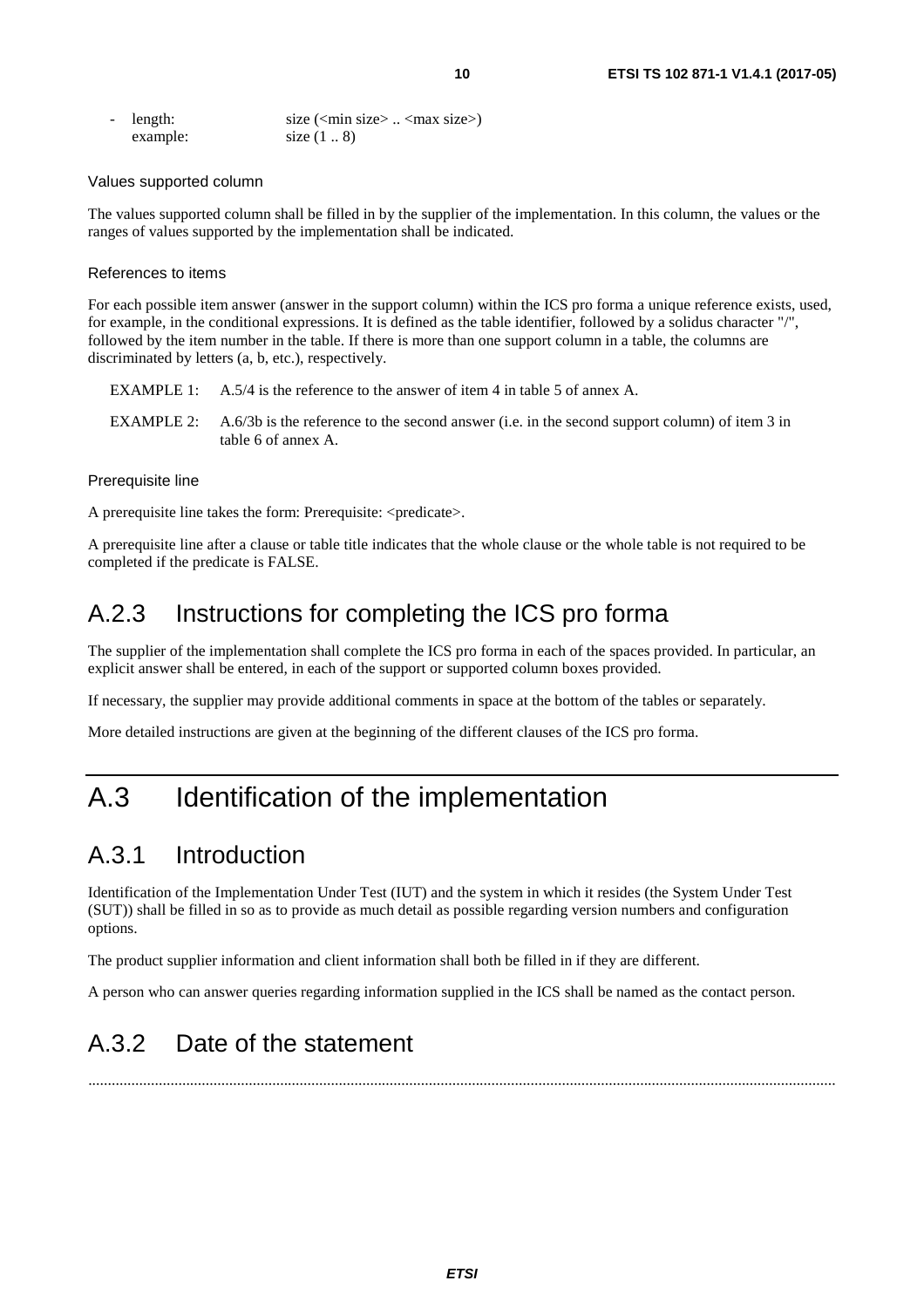#### <span id="page-10-0"></span>Implementation Under Test (IUT) identification A.3.3

#### IUT name:

#### IUT version:

#### System Under Test (SUT) identification A.3.4

SUT name:

Hardware configuration: Operating system:

## A.3.5 Product supplier

| Name:                   |
|-------------------------|
| Address:                |
|                         |
|                         |
| Telephone number:       |
| Facsimile number:       |
| E-mail address:         |
| Additional information: |
|                         |
|                         |
|                         |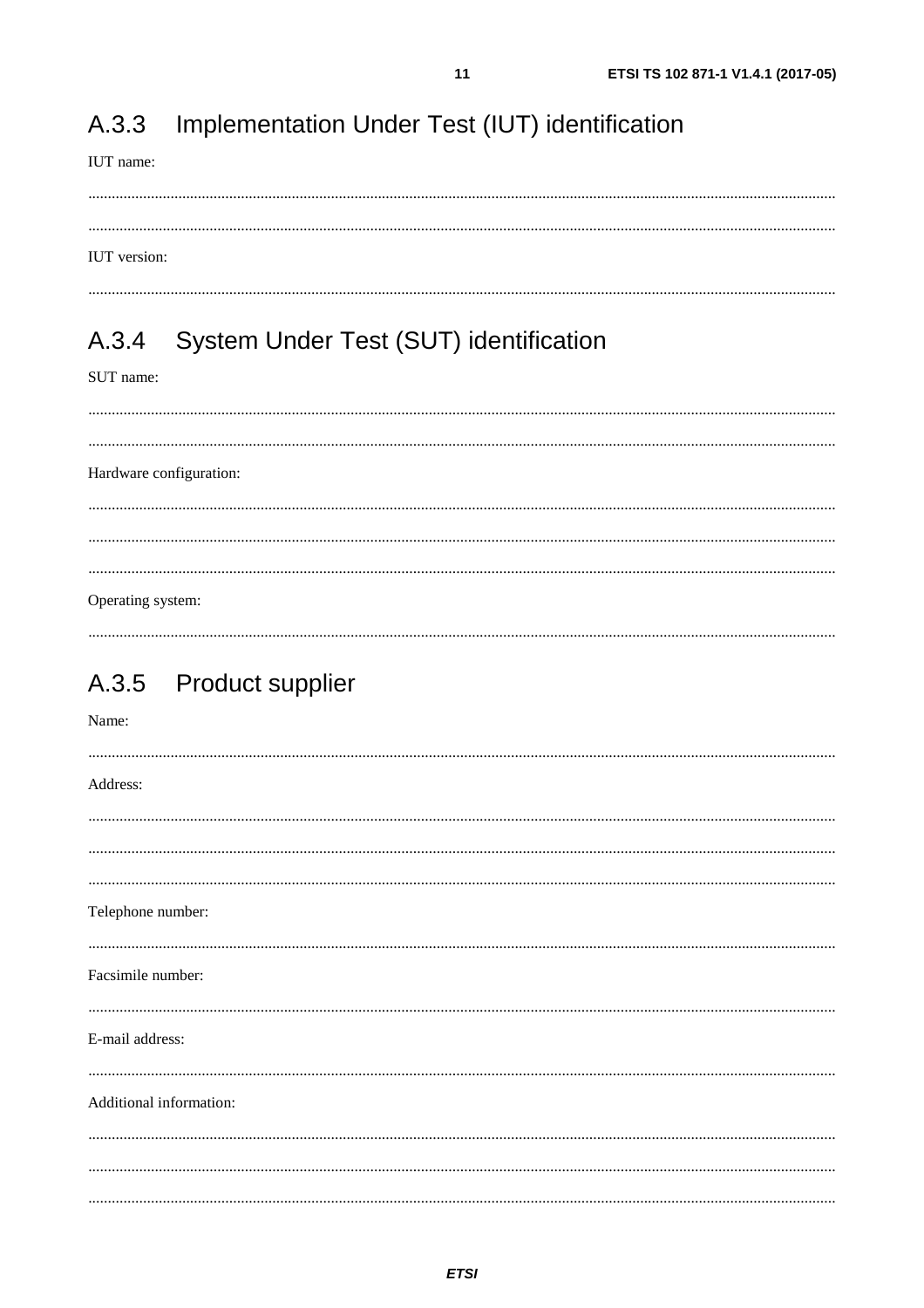| Name:                   |
|-------------------------|
|                         |
| Address:                |
|                         |
|                         |
|                         |
| Telephone number:       |
|                         |
| Facsimile number:       |
|                         |
| E-mail address:         |
|                         |
|                         |
| Additional information: |
|                         |
|                         |

 $12$ 

#### <span id="page-11-0"></span> $A.3.6$ Client (if different from product supplier)

#### $A.3.7$ ICS contact person

(A person to contact if there are any queries concerning the content of the ICS)

| Name:                   |
|-------------------------|
| Telephone number:       |
| Facsimile number:       |
| E-mail address:         |
| Additional information: |
|                         |
|                         |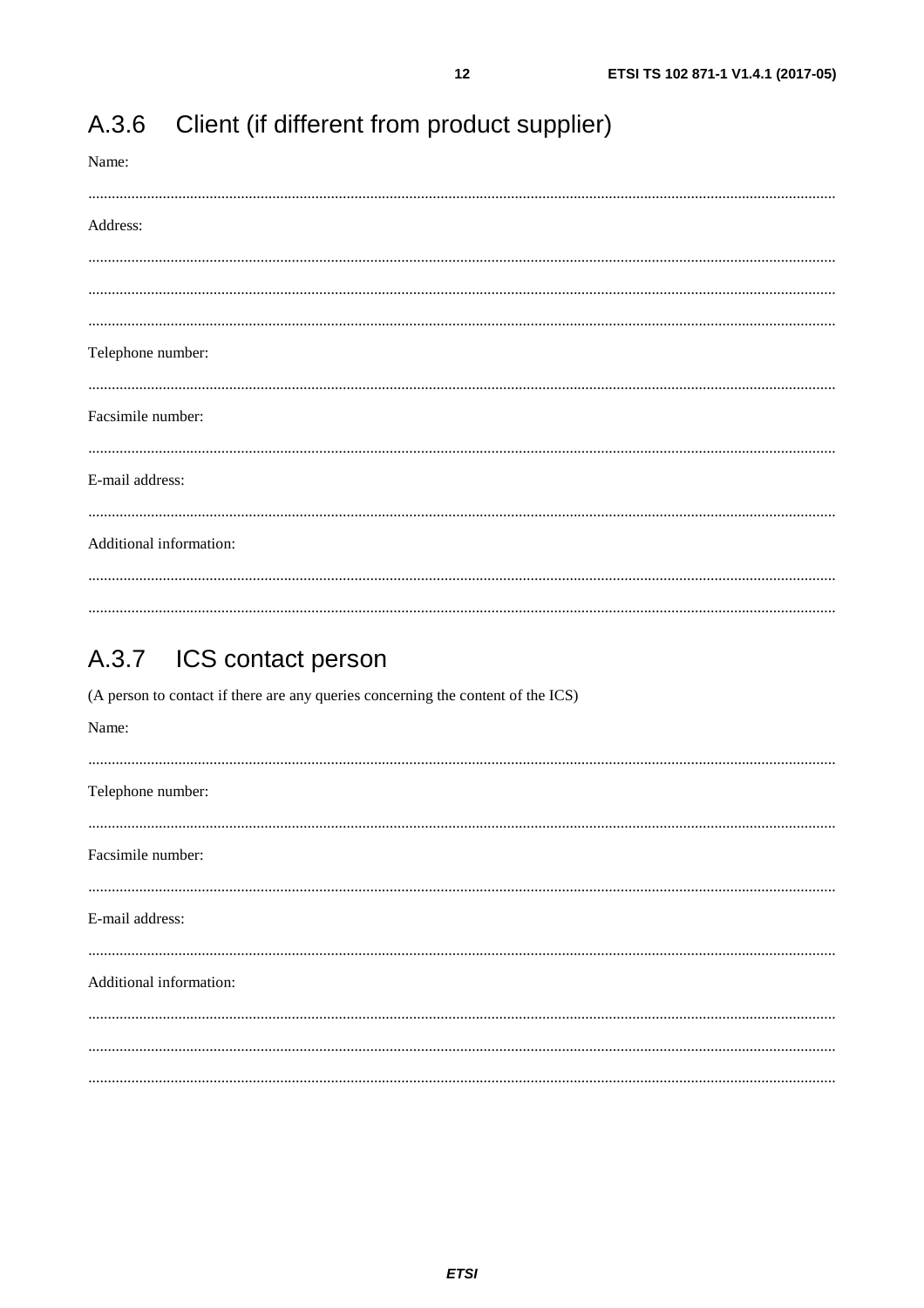## <span id="page-12-0"></span>A.4 Identification of the protocol

This ICS pro forma applies to the following standard:

ETSI EN 302 636-4-1 [[1\]](#page-4-0): "Intelligent Transport Systems (ITS); Vehicular Communications; GeoNetworking; Part 4: Geographical addressing and forwarding for point-to-point and point-to-multipoint communications; Sub-part 1: Media independent functionalities".

## A.5 Global statement of conformance

Are all mandatory capabilities implemented? (Yes/No) ............................

NOTE: Answering "No" to this question indicates non-conformance to the GEONET standard specification. Non-supported mandatory capabilities are to be identified in the ICS, with an explanation of why the implementation is non-conforming, on pages attached to the ICS pro forma.

## A.6 Tables

### A.6.1 Introduction

Unless stated otherwise, the column references of all tables below indicates the clause numbers of ETSI EN 302 636-4-1 [\[1](#page-4-0)].

### A.6.2 Media independent

### A.6.2.1 Introduction

This clause of the ICS pro forma applies to the following standard: ETSI EN 302 636-4-1 [[1\]](#page-4-0).

### A.6.2.2 Protocol operation

#### **Table A.1: Protocol operation**

| ltem     | Name of field       | <b>Reference</b> | <b>Status</b> | Support |
|----------|---------------------|------------------|---------------|---------|
|          | INetwork management | 10.2             | ım            |         |
| הו<br>ı∠ | handling<br>IPacket | 10.3             | ım            |         |

#### **Table A.2: Network management**

|             | <b>Prerequisite: A.1/1</b>          |           |               |                |  |
|-------------|-------------------------------------|-----------|---------------|----------------|--|
| <b>Item</b> | Name of field                       | Reference | <b>Status</b> | <b>Support</b> |  |
|             | Address configuration               | 10.2.1    |               |                |  |
|             | Ego position vector and time update | 10.2.2    | ım            |                |  |
| 13          | Beaconing                           | 10.2.3    | Ιm.           |                |  |
| 14          | ILocation service                   | 10.2.4    | ım            |                |  |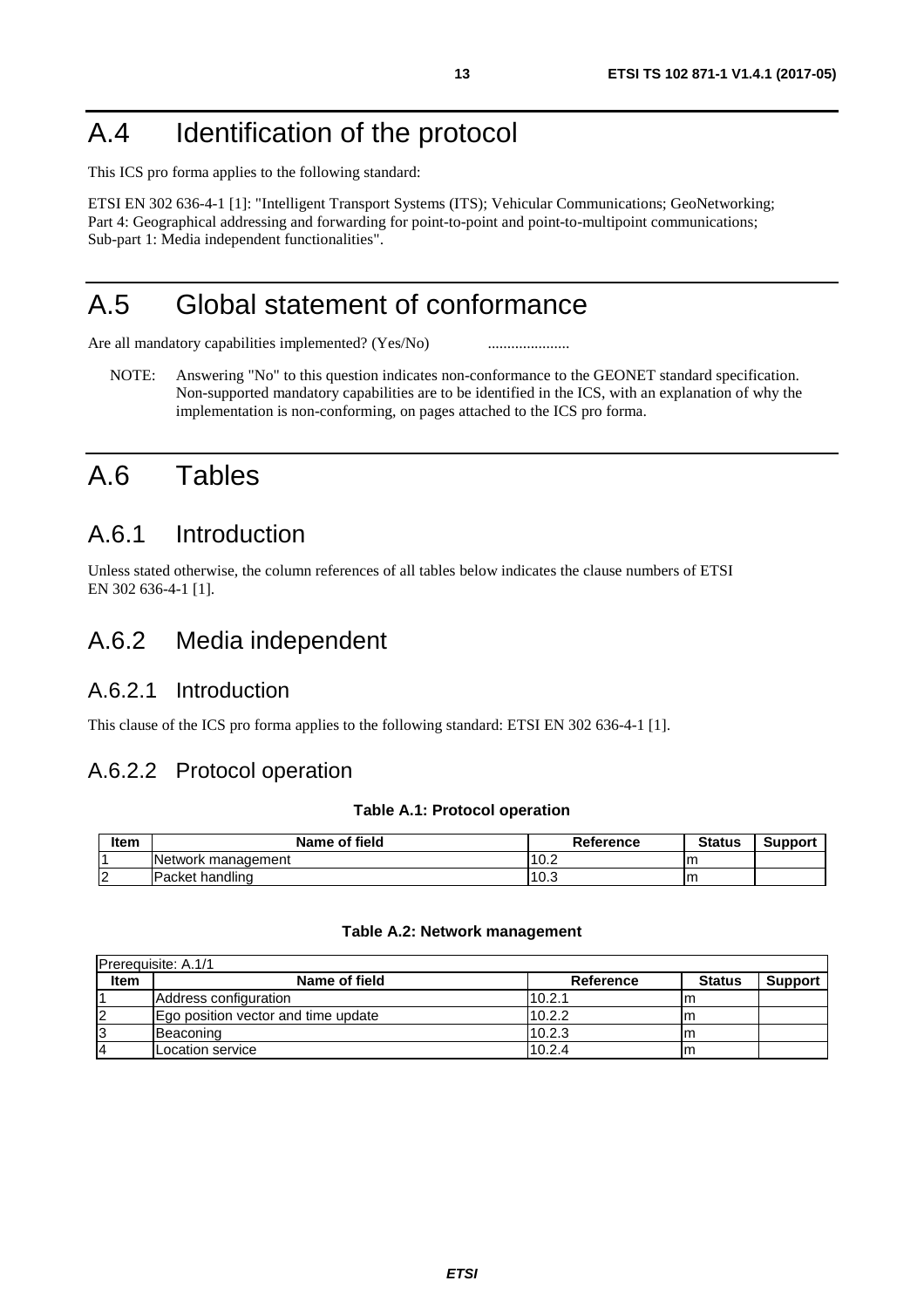<span id="page-13-0"></span>

| <b>Prerequisite: A.1</b> |                                 |                  |               |                |
|--------------------------|---------------------------------|------------------|---------------|----------------|
| <b>Item</b>              | Name of field                   | <b>Reference</b> | <b>Status</b> | <b>Support</b> |
|                          | Auto-address configuration      | 10.2.1.2         |               |                |
|                          | Managed address configuration   | 10.2.1.3         |               |                |
| 13                       | Anonymous address configuration | 110.2.1.4        | ım            |                |
| 14                       | Duplicate address detection     | 10.2.1.5         | ım            |                |

#### **Table A.3: Address configuration**

#### **Table A.4: Managed address configuration**

| <b>Prerequisite: A./2</b> |                               |            |               |                |  |
|---------------------------|-------------------------------|------------|---------------|----------------|--|
| Item                      | Name of field                 | Reference  | <b>Status</b> | <b>Support</b> |  |
|                           | Initial address configuration | 10.2.1.3.7 | ım            |                |  |
| ın                        | Address update                | 10.2.1.3.2 | m             |                |  |

#### **Table A.5: Local position and time update**

| <b>Prerequisite: A.2</b> |                            |           |               |                |
|--------------------------|----------------------------|-----------|---------------|----------------|
| <b>Item</b>              | Name of field              | Reference | <b>Status</b> | <b>Support</b> |
|                          | Ego position vector update | 10.2.2.2  | m             |                |
| 12                       | Time update                | 10.2.2.3  | m             |                |

#### **Table A.6: Packet handling**

| Prerequisite: A.1/2 |                                  |                  |               |                |  |
|---------------------|----------------------------------|------------------|---------------|----------------|--|
| <b>Item</b>         | Name of field                    | <b>Reference</b> | <b>Status</b> | <b>Support</b> |  |
|                     | Basic Header field settings      | 10.3.2           | m             |                |  |
| $\overline{2}$      | Basic Header processing          | 10.3.3           | m             |                |  |
| 3                   | Common Header field settings     | 10.3.4           | m             |                |  |
| 4                   | Common Header processing         | 10.3.5           | m             |                |  |
| 5                   | Beacon packet handling           | 10.3.6           | m             |                |  |
| 6                   | Location service packet handling | 10.3.7           | m             |                |  |
|                     | GUC packet handling              | 10.3.8           | m             |                |  |
| 8                   | TSB packet handling              | 10.3.9           | m             |                |  |
| 9                   | SHB packet handling              | 10.3.10          | m             |                |  |
| 10                  | GBC packet handling              | 10.3.11          | m             |                |  |
|                     | GAC packet handling              | 10.3.12          | m             |                |  |

#### **Table A.7: Beacon packet handling**

| <b>Prerequisite: A./5</b> |                            |           |               |                |  |
|---------------------------|----------------------------|-----------|---------------|----------------|--|
| Item                      | Name of field              | Reference | <b>Status</b> | <b>Support</b> |  |
|                           | Source operations          | 10.3.6.2  | ım            |                |  |
| ın<br>◢                   | <b>Receiver operations</b> | 10.3.6.3  | Im            |                |  |

#### **Table A.8: Location service packet handling**

|             | <b>IPrerequisite: A./6</b>     |           |               |                |  |
|-------------|--------------------------------|-----------|---------------|----------------|--|
| <b>Item</b> | Name of field                  | Reference | <b>Status</b> | <b>Support</b> |  |
|             | Source operations              | 10.3.7.1  | m             |                |  |
| 12          | Forwarder operations           | 10.3.7.2  | m             |                |  |
| 13          | <b>IDestination operations</b> | 10.3.7.3  | ım            |                |  |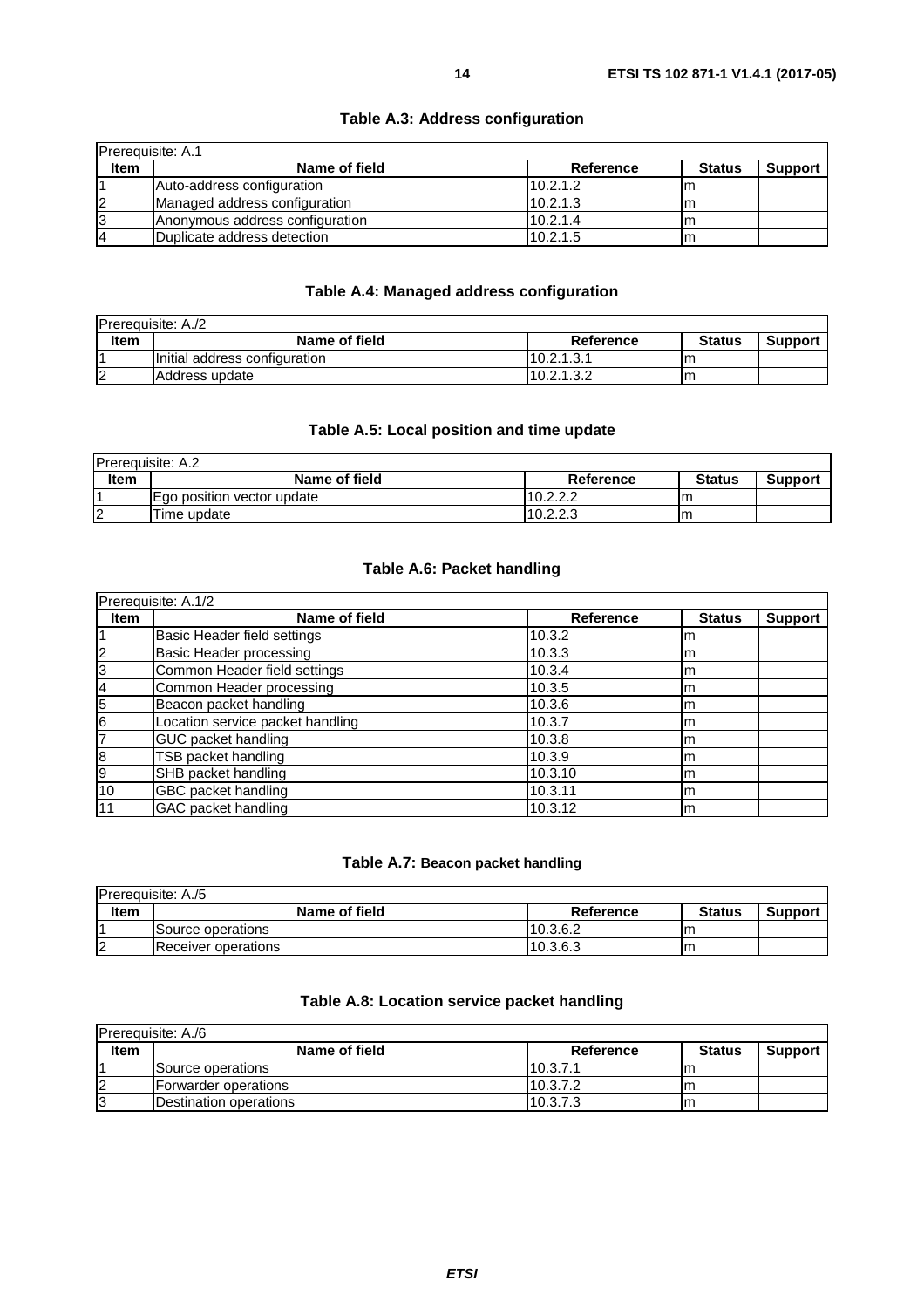<span id="page-14-0"></span>

| <b>Prerequisite: A.8/1</b> |                                                 |            |               |                |
|----------------------------|-------------------------------------------------|------------|---------------|----------------|
| <b>Item</b>                | Name of field                                   | Reference  | <b>Status</b> | <b>Support</b> |
|                            | Source operation for initial LS Request         | 10.3.7.1.2 |               |                |
| 12                         | Source operation for LS Request re-transmission | 10.3.7.1.3 | ım            |                |
| 13                         | Source operation for LS Reply                   | 10.3.7.1.4 | ım            |                |

#### **Table A.9: Source operations for Location service**

#### **Table A.10: GUC Packet handling**

| <b>Prerequisite: A./7</b> |                        |           |               |                |  |
|---------------------------|------------------------|-----------|---------------|----------------|--|
| <b>Item</b>               | Name of field          | Reference | <b>Status</b> | <b>Support</b> |  |
|                           | Source operations      | 10.3.8.2  | m             |                |  |
|                           | Forwarder operations   | 10.3.8.3  | m             |                |  |
| 13                        | Destination operations | 10.3.8.4  | m             |                |  |

#### **Table A.11: TSB Packet handling**

| Prerequisite: A./8 |                                   |           |               |                |
|--------------------|-----------------------------------|-----------|---------------|----------------|
| <b>Item</b>        | Name of field                     | Reference | <b>Status</b> | <b>Support</b> |
|                    | <b>Source operations</b>          | 10.3.9.2  | m             |                |
| $\overline{2}$     | Forwarder and receiver operations | 10.3.9.3  | m             |                |

#### **Table A.12: SHB Packet handling**

| Prerequisite: A./9 |                     |           |               |                |  |
|--------------------|---------------------|-----------|---------------|----------------|--|
| <b>Item</b>        | Name of field       | Reference | <b>Status</b> | <b>Support</b> |  |
|                    | Source operations   | 10.3.10.2 | ım            |                |  |
| $\sim$             | Receiver operations | 10.3.10.3 | m             |                |  |

#### **Table A.13: GBC Packet handling**

| <b>IPrerequisite: A./10</b> |                                   |           |               |                |  |
|-----------------------------|-----------------------------------|-----------|---------------|----------------|--|
| Item                        | Name of field                     | Reference | <b>Status</b> | <b>Support</b> |  |
|                             | Source operations                 | 10.3.11.2 | m             |                |  |
| $\sqrt{2}$                  | Forwarder and receiver operations | 10.3.11.3 | ιm.           |                |  |

#### **Table A.14: GAC Packet handling**

| <b>IPrerequisite: A./11</b> |                                   |            |               |                |  |
|-----------------------------|-----------------------------------|------------|---------------|----------------|--|
| <b>Item</b>                 | Name of field                     | Reference  | <b>Status</b> | <b>Support</b> |  |
|                             | <b>ISource operations</b>         | 110.3.12.2 | ıη            |                |  |
|                             | Forwarder and receiver operations | 10.3.12.3  | ım            |                |  |

### A.6.2.3 Protocol constants

#### **Table A.15: Protocol constants**

| <b>Item</b>    | <b>Constant</b>           | Ref.    | <b>Status</b> | Value allowed  | Value |
|----------------|---------------------------|---------|---------------|----------------|-------|
|                | litsGnLocalGnAddr         | Annex H | ım            | $0.2^{48} - 1$ |       |
| $\overline{2}$ | litsGnLocalAddrConfMethod | Annex H | Im            | Auto $(0)$     |       |
|                |                           |         |               | Managed (1)    |       |
|                |                           |         |               | Anonymous (2)  |       |
| 3              | litsGnProtocolVersion     | Annex H | Im            |                |       |
| $\overline{4}$ | litsGnIsMobile            | Annex H | lm            | Stationary (0) |       |
|                |                           |         |               | Mobile (1)     |       |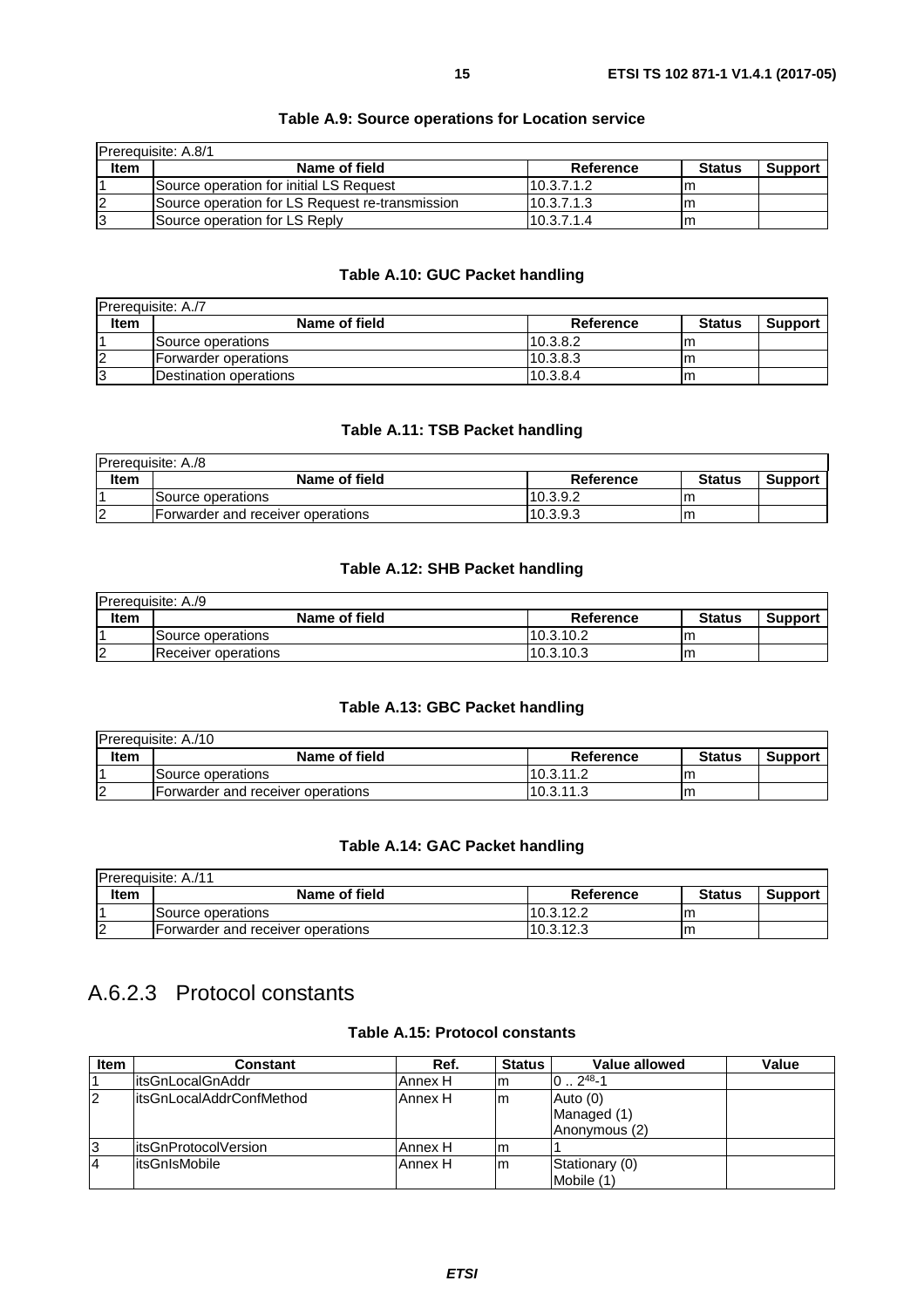| <b>Item</b>                       | <b>Constant</b>                      | Ref.    | <b>Status</b> | Value allowed                | Value |
|-----------------------------------|--------------------------------------|---------|---------------|------------------------------|-------|
| $\overline{5}$                    | itsGnIfType                          | Annex H | m             | Unspecified (0)              |       |
|                                   |                                      |         |               | ITS-G5 (1)                   |       |
| $6\overline{6}$<br>$\overline{7}$ | itsGnMinimumUpdateFrequencyLPV       | Annex H | m             | $\overline{0}$ 65 635        |       |
|                                   | itsGnPaiInterval                     | Annex H | m             | 0.100                        |       |
| $\overline{8}$                    | <b>itsGnMaxSduSize</b>               | Annex H | m             | 0.65635                      |       |
| $\overline{9}$                    | itsGnMaxGeoNetworkingHeaderSize      | Annex H | m             | 0.65635                      |       |
| 10                                | itsGnLifetimeLocTE                   | Annex H | m             | 0.65635                      |       |
| 11                                | itsGnSecurity                        | Annex H | m             | DISABLED (0)<br>ENABLED (1)  |       |
| 12                                | itsGnSnDecapResultHandling           | Annex H | m             | STRICT (0)<br>NON-STRICT (1) |       |
| 13                                | itsGnLocationServiceMaxRetrans       | Annex H | m             | 0.255                        |       |
| 14                                | itsGnLocationServiceRetransmitTimer  | Annex H | m             | 0.65635                      |       |
| 15                                | itsGnLocationServicePacketBufferSize | Annex H | m             | 0.65635                      |       |
| 16                                | itsGnBeaconServiceRetransmitTimer    | Annex H | m             | 0.65635                      |       |
| 17                                | itsGnBeaconServiceMaxJitter          | Annex H | m             | itsGnMaxPacketLifetime / 4   |       |
| 18                                | itsGnDefaultHopLimit                 | Annex H | m             | 0.255                        |       |
| $\overline{19}$                   | itsGnDPLLength                       | Annex H | m             | 0.255                        |       |
| 20                                | itsGnMaxPacketLifetime               | Annex H | m             | 0.6300                       |       |
| $\overline{21}$                   | itsGnDefaultPacketLifetime           | Annex H | m             | 0.6300                       |       |
| $\overline{22}$                   | itsGnMaxPacketDataRate               | Annex H | m             | 0.65635                      |       |
| 23                                | itsGnMaxPacketDataRateEmaBeta        | Annex H | m             | 0.65635                      |       |
| $\overline{24}$                   | itsGnMaxGeoAreaSize                  | Annex H | m             | 0.65635                      |       |
| 25                                | itsGnMinPacketRepetitionInterval     | Annex H | m             | 0.1000                       |       |
| $\overline{26}$                   | itsGnNonAreaForwardingAlgorithm      | Annex H | m             | <b>UNSPECIFIED (0)</b>       |       |
|                                   |                                      |         |               | GREEDY (1)                   |       |
|                                   |                                      |         |               | CBF(2)                       |       |
| $\overline{27}$                   | itsGnAreaForwardingAlgorithm         | Annex H | m             | UNSPECIFIED (0)              |       |
|                                   |                                      |         |               | SIMPLE (1)                   |       |
|                                   |                                      |         |               | CBF(2)                       |       |
|                                   |                                      |         |               | ADVANCED (3)                 |       |
| 28                                | itsGnCbfMinTime                      | Annex H | m             | 0.65635                      |       |
| 29                                | itsGnCbfMaxTime                      | Annex H | m             | 0.65635                      |       |
| 30                                | itsGnDefaultMaxCommunicationRange    | Annex H | m             | 0.65635                      |       |
| $\overline{31}$                   | itsGnBroadcastCBFDefSectorAngle      | Annex H | m             | 0.0.360                      |       |
| 32                                | itsGnUcForwardingPacketBufferSize    | Annex H | m             | 0.255                        |       |
| 33                                | itsGnBcForwardingPacketBufferSize    | Annex H | m             | 0.65635                      |       |
| 34                                | itsGnCbfPacketBufferSize             | Annex H | m             | 0.65635                      |       |
| 35                                | itsGnDefaultTrafficClass             | Annex H | m             | 0.255                        |       |